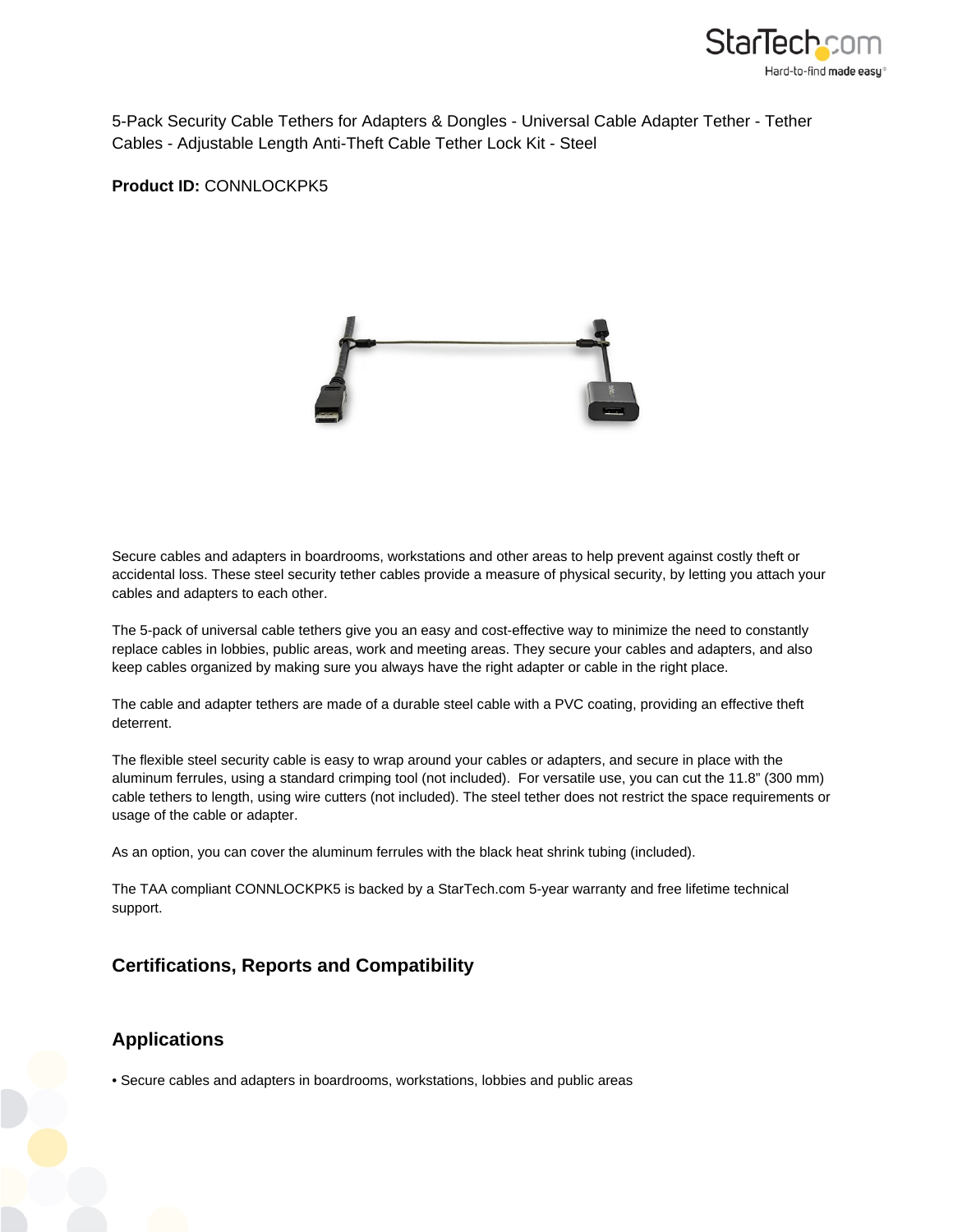

• Keep the right adapters or cables attached to the right equipment in meeting rooms, classrooms, or lecture halls

## **Features**

• 5 PACK OF SECURITY TETHER CABLES: Prevent loss & minimize disruption by securing cables/adapters/dongles where they belong w/ this multipack of strong & durable vinyl-coated steel anti-theft cables

• FLEXIBLE & ADJUSTABLE: These 11.8" (300 mm) durable steel cable adapter tethers are ultra-thin (1.5 mm diameter) & can be cut to length to accommodate any accessory without affecting ease of use

• EASY INSTALL: Loop cables around items you wish to secure, tighten & crimp; Attach to surface with StarTech.com desk mount cable lock anchors (LTANCHOR sold separately) or secure dongle to a cable

• NON-SCRATCH: Cover crimping sleeves (crimp w/ pliers) w/ black heat shrink tubing to smooth edges for a professional look; tether kit ideal for retail, boardrooms & classrooms; crimping tool not incl.

• PROTECT YOUR ACCESSORIES: Secure shared conference accessories including your USB-C adapters, VGA adapters, Mac adapters, Mini DisplayPort adapters, etc. with these universal cable tethers

| <b>Physical</b><br><b>Characteristics</b> |                              |                   |
|-------------------------------------------|------------------------------|-------------------|
|                                           | Warranty                     | 5 Years           |
|                                           | Color                        | Silver            |
|                                           | Material                     | Steel             |
|                                           | Product Length               | 11.8 in [30.0 cm] |
|                                           | Product Width                | 0.1 in [2.2 mm]   |
|                                           | Product Height               | 0.1 in [2.2 mm]   |
|                                           | Weight of Product            | 1.0 oz [29.0 g]   |
| Packaging<br><b>Information</b>           |                              |                   |
|                                           | Package Length               | 7.9 in [20.0 cm]  |
|                                           | Package Width                | 8.7 in [22.0 cm]  |
|                                           | Package Height               | 0.2 in [5.0 mm]   |
|                                           | Shipping (Package)<br>Weight | 1.6 oz [44.0 g]   |
|                                           |                              |                   |

**What's in the** 

**Box**

Included in Package Steel Cable Tethers